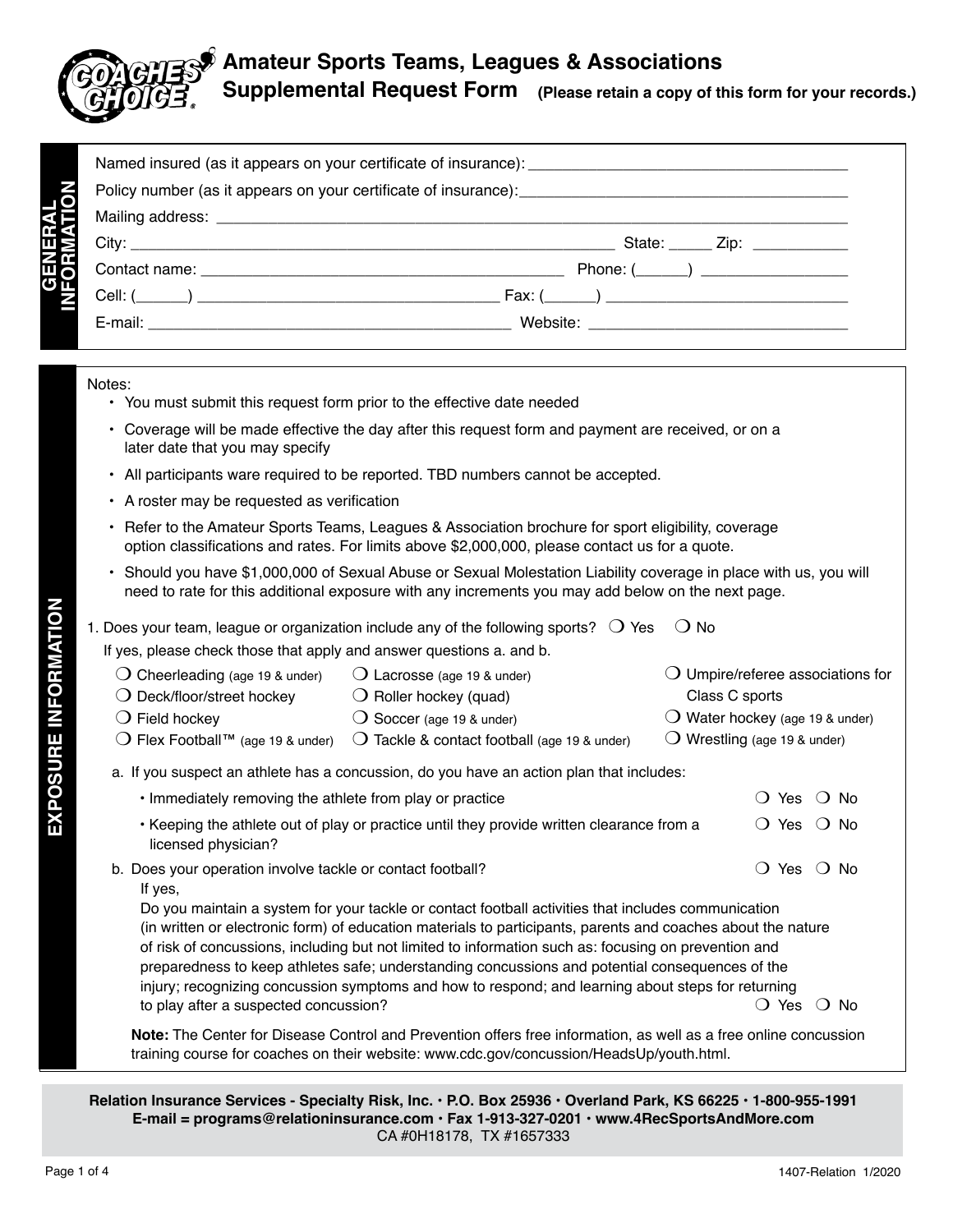## **Program Liability**

Check one:

 $\bigcirc$  Adding additional participants to existing sport and age group

 $\bigcirc$  Adding new sport and/or age group

**NOTE:** Class C Sports have the option to include limited coverage for brain injuries. If you include the coverage, the limit for "brain injury" will be limited to \$1,000,000 for those players in Class C Sports. Brain Injury limit/Aggregate limit: \$ 1,000,000 / \$ 1,000,000 Loss Adjustment Expense limit/Aggregate limit: \$ 1,000,000 / \$ 1,000,000

"Brain injury" means concussion, chronic traumatic encephalopathy or any other injury to the brain and any symptoms, conditions, disorders and diseases, including death, resulting therefrom but only if such injury occurs as a result of specific events occurring during the policy period.

Effective date needed: The Mateurian Mateurian Mateurian Mateurian Mateurian Mateurian Mateurian Mateurian Mateurian Mateurian Mateurian Mateurian Mateurian Mateurian Mateurian Mateurian Mateurian Mateurian Mateurian Mateu

| <b>Sport</b>                                                                                 | <b>Class</b><br>A, B or C | <b>Exclude Brain</b><br><b>Injury Coverage?</b><br>(applies to<br>Class C sports only) | Age Group of<br>participants    | # of<br>participants | X | Rate | $\equiv$ | Premium        |
|----------------------------------------------------------------------------------------------|---------------------------|----------------------------------------------------------------------------------------|---------------------------------|----------------------|---|------|----------|----------------|
|                                                                                              |                           | $No$ $O$<br>Yes $\bigcirc$                                                             |                                 |                      | X | \$   | $=$      | \$             |
|                                                                                              |                           | $No$ (<br>Yes $()$                                                                     |                                 |                      | X | \$   | $=$      | \$             |
|                                                                                              |                           | $No$ (<br>Yes $\Omega$                                                                 |                                 |                      | X | \$   | $=$      | \$             |
| For Umpire and Referee Associations - complete only if you are an Umpire/Referee Association |                           |                                                                                        |                                 |                      |   |      |          |                |
| List the sport<br>you umpire/<br>referee                                                     | <b>Class</b><br>A, B or C | <b>Exclude Brain</b><br><b>Injury Coverage?</b><br>(applies to<br>Class C sports only) | Age group of<br>umpire/referees | # of<br>members      | x | Rate | $=$      | <b>Premium</b> |
|                                                                                              |                           | $No$ (<br>Yes $\Omega$                                                                 |                                 |                      | X | \$   | $=$      | \$             |
| Program Premium Due: (add all premium lines above to obtain premium due)                     |                           |                                                                                        |                                 |                      |   |      |          | \$             |

### **Sexual Abuse or Sexual Molestation Liability (optional coverage)**

Check one

- $\bigcirc$  I currently have Sexual Abuse or Molestation Liability Coverage in place and need to add the additional participants reported on the prior page to my coverage.
- $\bigcirc$  I would like to add this coverage to my policy.
	- **\* Note:** If you would like to add this coverage to your policy mid-term, please contact us for additional information on the proper form to complete for review and approval.

| Rate  | X | Total # of<br><b>Participants</b>     | $=$ | <b>Premium Due</b> |
|-------|---|---------------------------------------|-----|--------------------|
| \$.71 | х | Total # of participants<br>from above |     | Φ                  |

|   | <b>Program Liability Premium</b>                     |  |
|---|------------------------------------------------------|--|
| Ш | Sexual Abuse or Sexual Molestation Liability Premium |  |
|   | <b>Total Premium Due (add lines above)</b>           |  |

**RPEMIUM CALCULATION RPEMIUM CALCULATION**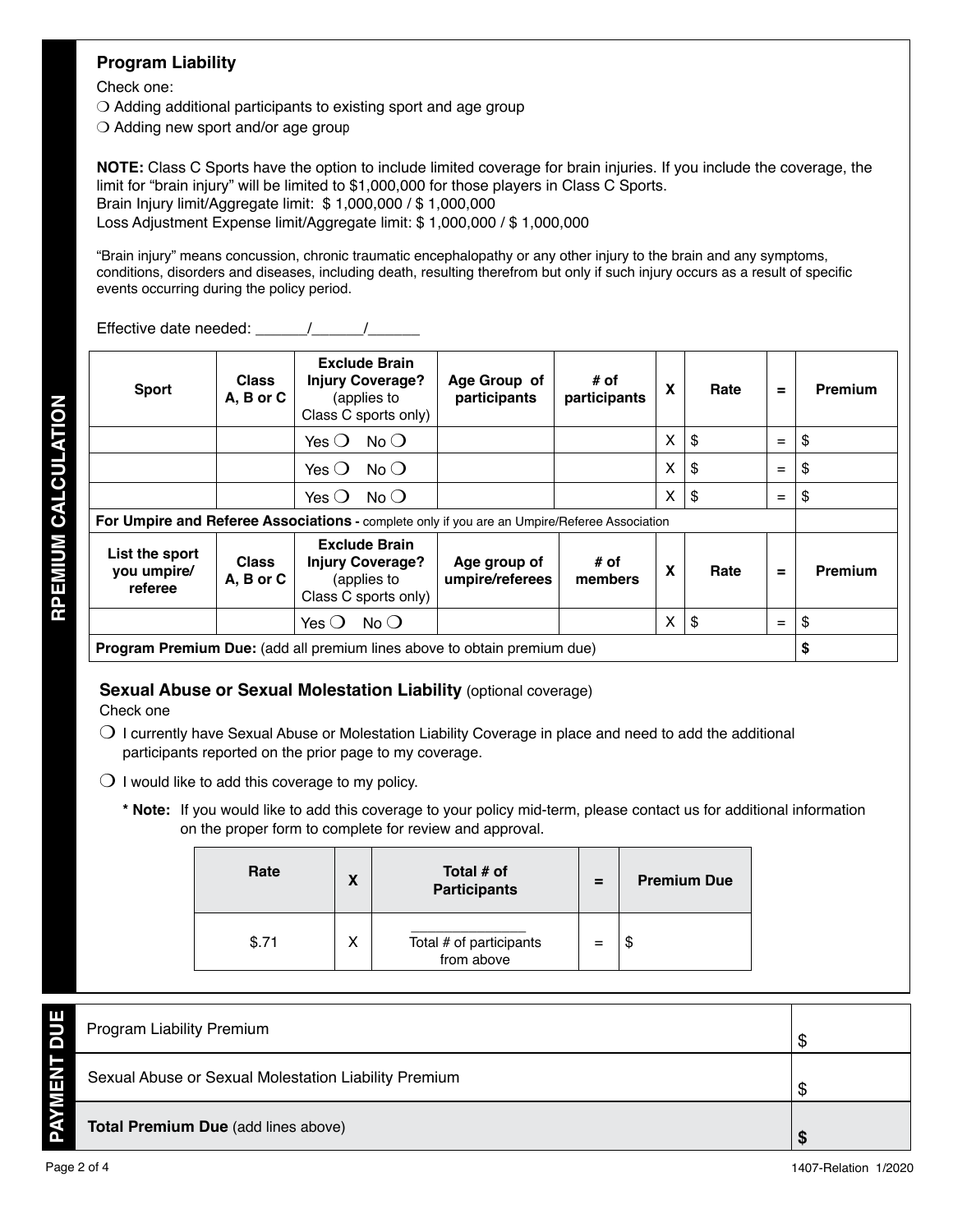**Complete this section if you require additional certificates listing a facility, property owner or similar third-party as an additional insured on your policy. Provide a separate request for each additional certificate needed.** 

**Note: Please request all additional insureds needed for this policy term. Additional insureds from the expiring policy term will not be automatically renewed.** 

#### **CERT REQUEST #1**

- **1. When is this certificate needed? :**  $\frac{1}{2}$
- 2. This certificate is for:  $\bigcirc$  General Liability Coverage  $\bigcirc$  Hosted Tournament Coverage
- 3. What is the additional insured's relationship to you?
	- O Owner/manager/lessor of premises (facility or venue) O Sponsor  $\circ$  O Co-promoter  $\circ$  Sports Governing Body  $\bigcirc$  Other (please identify/explain):

NOTE: The certificate holder will automatically be an Additional Insured for an Owner/manager/lessor, Sponsor or Co-Promoter relationship

4. Certificate holder/additional insured name:

Mailing address: **We are all that the set of the set of the set of the set of the set of the set of the set of the set of the set of the set of the set of the set of the set of the set of the set of the set of the set of t** 

City: \_\_\_\_\_\_\_\_\_\_\_\_\_\_\_\_\_\_\_\_\_\_\_\_\_\_\_\_\_\_\_\_\_\_\_\_\_\_\_\_\_\_\_\_\_\_\_\_\_\_\_\_ State: \_\_\_\_\_\_\_\_\_ Zip:\_\_\_\_\_\_\_\_\_\_\_\_\_\_\_\_\_\_\_

5. Does the certificate holder/additional insured require any special wording or endorsements?  $\circ$  Yes  $\circ$  No

If yes, check all that apply:  $\bigcirc$  CG2026  $\bigcirc$  Primary  $\bigcirc$  Waiver of subrogation

 $\bigcirc$  Other (please explain):

**NOTE: If you are not sure, please attach a copy of the insurance requirements/instructions you've received.**

- 6. For specific events: Date(s) of event/activity:  $\frac{1}{\sqrt{1-\frac{1}{\sqrt{1-\frac{1}{\sqrt{1-\frac{1}{\sqrt{1-\frac{1}{\sqrt{1-\frac{1}{\sqrt{1-\frac{1}{\sqrt{1-\frac{1}{\sqrt{1-\frac{1}{\sqrt{1-\frac{1}{\sqrt{1-\frac{1}{\sqrt{1-\frac{1}{\sqrt{1-\frac{1}{\sqrt{1-\frac{1}{\sqrt{1-\frac{1}{\sqrt{1-\frac{1}{\sqrt{1-\frac{1}{\sqrt{1-\frac{1}{\sqrt{1-\frac{1}{\sqrt$ 
	- Hours of event/activity:\_\_\_\_\_\_\_\_\_\_\_\_ A.M./P.M. to \_\_\_\_\_\_\_\_\_\_ A.M./P.M.
	- Type of event/activity:\_\_\_\_\_\_\_\_\_\_\_\_\_\_\_\_\_\_\_\_\_\_\_\_\_ Name of event/activity: \_\_\_\_\_\_\_\_
	- Location of event/activity:

**The most common delay in certificate processing is caused by providing partial or incorrect name and/or instructions. Please check your request carefully before submitting.**

### **CERT REQUEST #2**

| 1. When is this certificate needed?: |  |  |
|--------------------------------------|--|--|
|--------------------------------------|--|--|

- 2. This certificate is for:  $\bigcirc$  General Liability Coverage  $\bigcirc$  Hosted Tournament Coverage
- 3. What is the additional insured's relationship to you?
- **Particular are plus as interimental control are certificated in the control are controlled in the controlled in the controlled in the controlled in the controlled in the controlled in the controlled in the controlled in**  $\bigcirc$  Owner/manager/lessor of premises (facility or venue)  $\bigcirc$  Sponsor  $\bigcirc$  Co-promoter  $\bigcirc$  Sports Governing Body  $\bigcirc$  Other (please identify/explain):

NOTE: The certificate holder will automatically be an Additional Insured for an Owner/manager/lessor, Sponsor or Co-Promoter relationship

4. Certificate holder/additional insured name: Mailing address: \_\_\_\_\_\_\_\_\_\_\_\_\_\_\_\_\_\_\_\_\_\_\_\_\_\_\_\_\_\_\_\_\_\_\_\_\_\_\_\_\_\_\_\_\_\_\_\_\_\_\_\_\_\_\_\_\_\_\_\_\_\_\_\_\_\_\_\_\_\_\_\_\_\_\_\_\_\_\_\_\_

City: \_\_\_\_\_\_\_\_\_\_\_\_\_\_\_\_\_\_\_\_\_\_\_\_\_\_\_\_\_\_\_\_\_\_\_\_\_\_\_\_\_\_\_\_\_\_\_\_\_\_\_\_ State: \_\_\_\_\_\_\_\_\_ Zip:\_\_\_\_\_\_\_\_\_\_\_\_\_\_\_\_\_\_\_

5. Does the certificate holder/additional insured require any special wording or endorsements?  $\circ$  Yes  $\circ$  No

If yes, check all that apply:  $\bigcirc$  CG2026  $\bigcirc$  Primary  $\bigcirc$  Waiver of subrogation

 $\bigcirc$  Other (please explain):

**NOTE: If you are not sure, please attach a copy of the insurance requirements/instructions you've received.**

6. For specific events Date(s) of event/activity:  $\underline{\qquad \qquad }$  / \_\_\_\_\_\_ to \_\_\_\_\_/ \_\_\_\_\_/

Hours of event/activity:\_\_\_\_\_\_\_\_\_\_\_\_ A.M./P.M. to \_\_\_\_\_\_\_\_\_\_ A.M./P.M.

Type of event/activity:\_\_\_\_\_\_\_\_\_\_\_\_\_\_\_\_\_\_\_\_\_\_\_\_\_ Name of event/activity: \_\_\_\_\_\_\_\_\_\_\_\_\_\_\_ Location of event/activity:

**The most common delay in certificate processing is caused by providing partial or incorrect name and/or instructions. Please check your request carefully before submitting.**